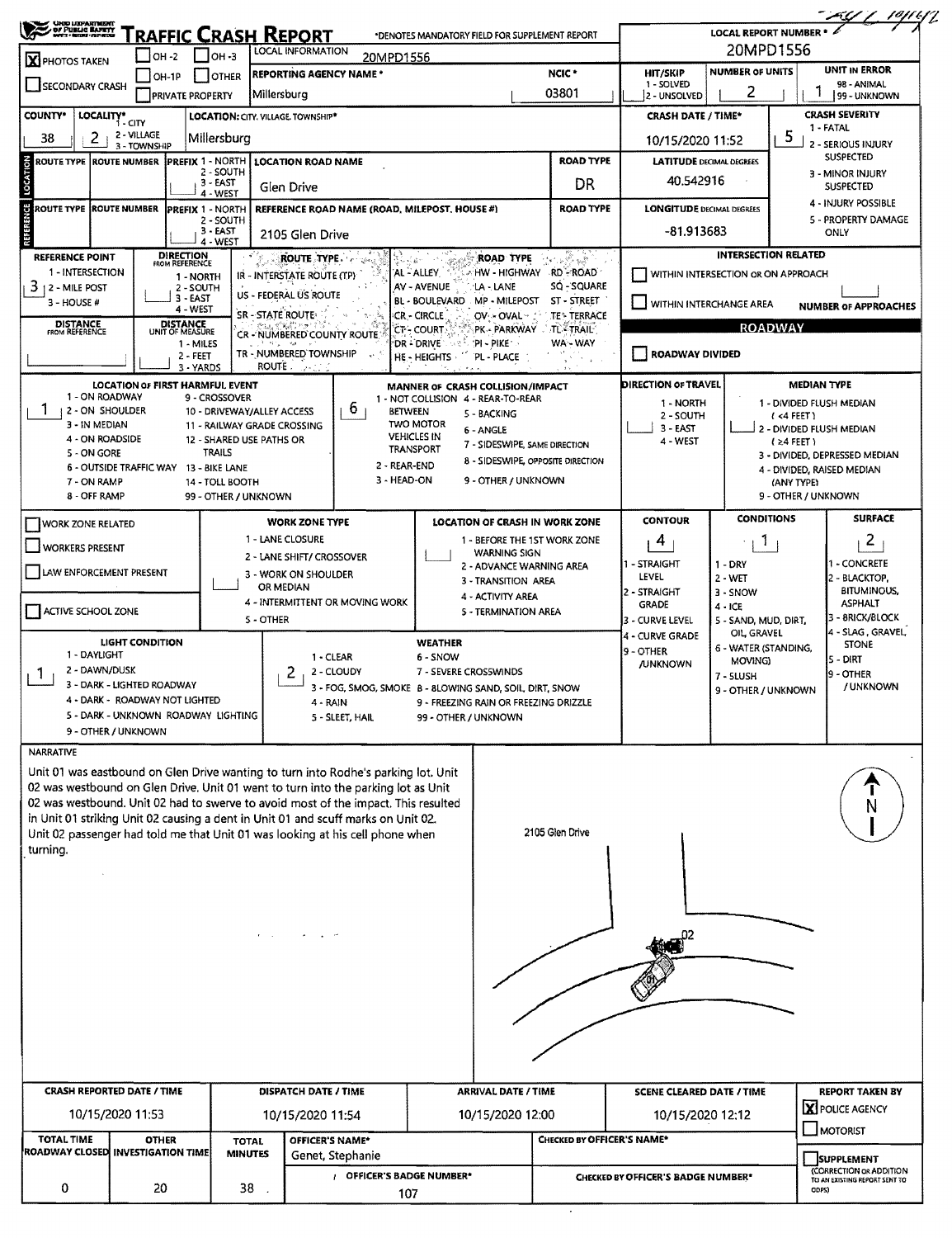|                                            | <b>OHO DEPARTMENT</b><br>OF PUBLIC BAPETY                                                                                                         |                                                                                                                                                                        |                                                                                                                                     |                                                                                                                                                            |                                                                                                                                           |                                                                 | <b>LOCAL REPORT NUMBER</b>                                                                  |  |  |  |  |
|--------------------------------------------|---------------------------------------------------------------------------------------------------------------------------------------------------|------------------------------------------------------------------------------------------------------------------------------------------------------------------------|-------------------------------------------------------------------------------------------------------------------------------------|------------------------------------------------------------------------------------------------------------------------------------------------------------|-------------------------------------------------------------------------------------------------------------------------------------------|-----------------------------------------------------------------|---------------------------------------------------------------------------------------------|--|--|--|--|
|                                            |                                                                                                                                                   |                                                                                                                                                                        |                                                                                                                                     |                                                                                                                                                            |                                                                                                                                           |                                                                 | 20MPD1556                                                                                   |  |  |  |  |
| UNIT#                                      | <b>OWNER NAME: LAST, FIRST, MIDDLE (CI SAME AS DRIVER)</b>                                                                                        |                                                                                                                                                                        |                                                                                                                                     |                                                                                                                                                            | OWNER PHONE: INCLUDE AREA CODE (E) SAME AS DRIVER)                                                                                        | DAMAGE<br><b>DAMAGE SCALE</b>                                   |                                                                                             |  |  |  |  |
|                                            | BURKHOLDER, DAVID, R<br>OWNER ADDRESS: STREET, CITY, STATE, ZIP ( C) SAME AS DRIVER)                                                              |                                                                                                                                                                        |                                                                                                                                     |                                                                                                                                                            | 330-231-1778                                                                                                                              | 1 - NONE                                                        | 3 - FUNCTIONAL DAMAGE                                                                       |  |  |  |  |
|                                            | 201 NORTH RAY STREET, BALTIC, OH, 43804                                                                                                           |                                                                                                                                                                        |                                                                                                                                     |                                                                                                                                                            |                                                                                                                                           | 2<br>2 - MINOR DAMAGE                                           | 4 - DISABLING DAMAGE                                                                        |  |  |  |  |
|                                            | <b>COMMERCIAL CARRIER: NAME, ADDRESS, CITY, STATE, 2IP</b>                                                                                        |                                                                                                                                                                        |                                                                                                                                     |                                                                                                                                                            | COMMERCIAL CARRIER PHONE: INCLUDE AREA CODE                                                                                               | 9 - UNKNOWN                                                     |                                                                                             |  |  |  |  |
|                                            |                                                                                                                                                   |                                                                                                                                                                        |                                                                                                                                     |                                                                                                                                                            |                                                                                                                                           | <b>DAMAGED AREA(S)</b><br>INDICATE ALL THAT APPLY               |                                                                                             |  |  |  |  |
| OН                                         | LP STATE   LICENSE PLATE #<br><b>FXL6117</b>                                                                                                      |                                                                                                                                                                        | <b>VEHICLE IDENTIFICATION #</b><br>4T1BE46K19U293919                                                                                | <b>VEHICLE YEAR</b><br>2009                                                                                                                                | <b>VEHICLE MAKE</b><br><b>TOYOTA</b>                                                                                                      |                                                                 | 12                                                                                          |  |  |  |  |
| <b>INSURANCE</b>                           | <b>INSURANCE COMPANY</b>                                                                                                                          |                                                                                                                                                                        | <b>INSURANCE POLICY #</b>                                                                                                           | <b>COLOR</b>                                                                                                                                               | <b>VEHICLE MODEL</b>                                                                                                                      |                                                                 |                                                                                             |  |  |  |  |
| <b>X</b> VERIFIED                          | OHIO MUTUAL INS<br><b>TYPE OF USE</b>                                                                                                             |                                                                                                                                                                        | PPA0024819 24                                                                                                                       | RED<br><b>TOWED BY: COMPANY NAME</b>                                                                                                                       | CAMRY                                                                                                                                     |                                                                 |                                                                                             |  |  |  |  |
| <b>COMMERCIAL</b>                          | <b>GOVERNMENT</b>                                                                                                                                 | IN EMERGENCY<br><b>RESPONSE</b>                                                                                                                                        | US DOT #                                                                                                                            |                                                                                                                                                            |                                                                                                                                           |                                                                 |                                                                                             |  |  |  |  |
| <b>INTERLOCK</b><br>DEVICE<br>EQUIPPED     | <b>HIT/SKIP UNIT</b>                                                                                                                              | # OCCUPANTS                                                                                                                                                            | VEHICLE WEIGHT GVWR/GCWR<br>$1 - s10K$ LBS.<br>2 - 10,001 - 26K LBS.<br>$3 - 26K$ LBS.                                              | <b>IMATERIAL</b><br>RELEASED<br>PLACARD                                                                                                                    | <b>HAZARDOUS MATERIAL</b><br><b>CLASS#</b><br>PLACARD ID#                                                                                 |                                                                 |                                                                                             |  |  |  |  |
|                                            | 1 - PASSENGER CAR<br>2 - PASSENGER VAN<br>(MINIVAN)<br>UNIT TYPE 3 - SPORT UTILITY<br><b>VEHICLE</b><br>4 - PICK UP<br>5 - CARGO VAN<br>(ATV/UTV) | 6 - VAN (9-15 SEATS)<br>7 - MOTORCYCLE 2-WHEELED<br>8 - MOTORCYCLE 3-WHEELED<br>9 - AUTOCYCLE<br>10 - MOPED OR MOTORIZED<br><b>BICYCLE</b><br>11 - ALL TERRAIN VEHICLE | 12 - GOLF CART<br>13 - SNOWMOBILE<br>14 - SINGLE UNIT<br><b>TRUCK</b><br>15 - SEMI-TRACTOR<br>16 - FARM EQUIPMENT<br>17 - MOTORHOME | 18 - LIMO (LIVERY VEHICLE)<br>19 - BUS (16+ PASSENGERS)<br>20 - OTHER VEHICLE<br>21 - HEAVY EQUIPMENT<br>22 - ANIMAL WITH RIDER OR<br>ANIMAL-DRAWN VEHICLE | 23 - PEDESTRIAN/SKATER<br>24 - WHEELCHAIR (ANY TYPE)<br>25 - OTHER NON-MOTORIST<br>26 - BICYCLE<br>27 - TRAIN<br>99 - UNKNOWN OR HIT/SKIP |                                                                 |                                                                                             |  |  |  |  |
|                                            | # OF TRAILING UNITS                                                                                                                               |                                                                                                                                                                        |                                                                                                                                     |                                                                                                                                                            |                                                                                                                                           | 12                                                              | 12                                                                                          |  |  |  |  |
|                                            | WAS VEHICLE OPERATING IN AUTONOMOUS<br>MODE WHEN CRASH OCCURRED?<br>1-YES 2-NO 9-OTHER/UNKNOWN                                                    | 0<br>MODE LEVEL                                                                                                                                                        | 0 - NO AUTOMATION<br>1 - DRIVER ASSISTANCE<br>AUTONOMOUS 2 - PARTIAL AUTOMATION 5 - FULL AUTOMATION                                 | 4 - HIGH AUTOMATION                                                                                                                                        | 3 - CONDITIONAL AUTOMATION 9 - UNKNOWN                                                                                                    |                                                                 |                                                                                             |  |  |  |  |
| <b>SPECIAL</b>                             | 1 - NONE<br>2 - TAXI<br>3 - ELECTRONIC RIDE<br><b>SHARING</b><br><b>FUNCTION 4 - SCHOOL TRANSPORT</b><br>S - BUS - TRANSIT/COMMUTER               | 6 - BUS - CHARTER/TOUR<br>7 - BUS - INTERCITY<br>8 - BUS - SHUTTLE<br>9 - BUS - OTHER<br>10 - AMBULANCE                                                                | $11 - FIRE$<br>12 - MILITARY<br>13 - POLICE<br><b>14 - PUBLIC UTILITY</b><br>15 - CONSTRUCTION EQUIP.                               | <b>16 - FARM</b><br>17 - MOWING<br>18 - SNOW REMOVAL<br>19 - TOWING<br>20 - SAFETY SERVICE<br>PATROL                                                       | 21 - MAIL CARRIER<br>99 - OTHER / UNKNOWN                                                                                                 |                                                                 | 12                                                                                          |  |  |  |  |
| ٦<br>CARGO<br><b>BODY</b><br><b>TYPE</b>   | 1 - NO CARGO BODY TYPE<br>/ NOT APPLICABLE<br>2 - BUS<br>3 - VEHICLE TOWING<br>ANOTHER MOTOR VEHICLE                                              | 4 - LOGGING<br>5 - INTERMODAL<br><b>CONTAINER CHASSIS</b><br>6 - CARGOVAN<br>/ENCLOSED BOX                                                                             | 7 - GRAIN/CHIPS/GRAVEL<br><b>B-POLE</b><br>9 - CARGO TANK<br>10 - FLAT BED                                                          | 11 - DUMP<br>12 - CONCRETE MIXER<br>13 - AUTO TRANSPORTER<br>14 - GARBAGE/REFUSE                                                                           | 99 - OTHER / UNKNOWN                                                                                                                      |                                                                 | 卷<br>9<br>9<br>-3                                                                           |  |  |  |  |
| <b>VEHICLE</b><br><b>DEFECTS</b>           | 1 - TURN SIGNALS<br>2 - HEAD LAMPS<br>3 - TAIL LAMPS                                                                                              | 4 - BRAKES<br>S - STEERING<br>6 - TIRE BLOWOUT                                                                                                                         | 7 - WORN OR SLICK TIRES<br>8 - TRAILER EQUIPMENT<br><b>DEFECTIVE</b>                                                                | 9 - MOTOR TROUBLE<br>10 - DISABLED FROM PRIOR<br><b>ACCIDENT</b>                                                                                           | 99 - OTHER / UNKNOWN                                                                                                                      |                                                                 |                                                                                             |  |  |  |  |
|                                            | - INTERSECTION -                                                                                                                                  | 4 - MIUBLULK -                                                                                                                                                         | 7 - SHOULDER/ROADSIDE                                                                                                               | 10 - DRIVEWAY ACCESS                                                                                                                                       | <b>99 - OTHER / UNKNOWN</b>                                                                                                               | $\Box$ - NO DAMAGE $[0]$                                        | LI- UNDERCARRIAGE [ 14 ]                                                                    |  |  |  |  |
| NON-<br><b>MOTORIST</b><br><b>LOCATION</b> | MARKED CROSSWALK<br>2 - INTERSECTION -<br>UNMARKED CROSSWALK<br>3 - INTERSECTION - OTHER                                                          | MARKED CROSSWALK<br>5 - TRAVEL LANE -<br>OTHER LOCATION<br>6 - BICYCLE LANE                                                                                            | 8 - SIDEWALK<br>9 - MEDIAN/CROSSING<br>ISLAND                                                                                       | 11 - SHARED USE PATHS<br>OR TRAILS<br>12 - FIRST RESPONDER<br>AT INCIDENT SCENE                                                                            |                                                                                                                                           | $\Box$ -TOP[13]                                                 | $\Box$ - ALL AREAS [ 15 ]<br>$\Box$ - UNIT NOT AT SCENE [ 16 ]                              |  |  |  |  |
| 3                                          | 1 - NON-CONTACT<br>2 - NON-COLLISION<br>6                                                                                                         | 1 - STRAIGHT AHEAD<br>2 - BACKING<br>3 - CHANGING LANES                                                                                                                | 9 - LEAVING TRAFFIC<br>LANE<br>10 - PARKED                                                                                          | 15 - WALKING, RUNNING,<br>JOGGING, PLAYING<br>16 - WORKING                                                                                                 | 21 - STANDING OUTSIDE<br>DISABLED VEHICLE<br>99 - OTHER / UNKNOWN                                                                         | INITIAL POINT OF CONTACT<br>0 - NO DAMAGE<br>14 - UNDERCARRIAGE |                                                                                             |  |  |  |  |
| <b>ACTION</b>                              | 3 - STRIKING<br>4 - STRUCK<br>5 - BOTH STRIKING                                                                                                   | 4 - OVERTAKING/PASSING<br>PRE-CRASH 5 - MAKING RIGHT TURN<br><b>ACTIONS 6 - MAKING LEFT TURN</b><br>7 - MAKING U-TURN                                                  | 11 - SLOWING OR STOPPED<br>IN TRAFFIC<br>12 - DRIVERLESS<br>13 - NEGOTIATING A CURVE                                                | 17 - PUSHING VEHICLE<br>1B - APPROACHING OR<br>LEAVING VEHICLE<br>19 - STANDING                                                                            |                                                                                                                                           | 11<br>$13 - TOP$                                                | 1-12 - REFER TO UNIT 15 - VEHICLE NOT AT SCENE<br>DIAGRAM<br>99 - UNKNOWN                   |  |  |  |  |
|                                            | & STRUCK<br>9 - OTHER / UNKNOWN                                                                                                                   | <b>8 - ENTERING TRAFFIC</b><br>LANE                                                                                                                                    | 14 - ENTERING OR CROSSING<br>SPECIFIED LOCATION                                                                                     | 20 - OTHER NON-MOTORIST                                                                                                                                    |                                                                                                                                           |                                                                 | <b>TRAFFIC</b>                                                                              |  |  |  |  |
| 2                                          | 1 - NONE<br>2 - FAILURE TO YIELD<br>3 - RAN RED LIGHT<br>4 - RAN STOP SIGN                                                                        | /ACDA<br>9 - IMPROPER LANE<br><b>CHANGE</b>                                                                                                                            | 8 - FOLLOWING TOO CLOSE 13 - IMPROPER START FROM<br>A PARKED POSITION<br>14 - STOPPED OR PARKED<br><b>ILLEGALLY</b>                 | 18 - OPERATING DEFECTIVE<br><b>EQUIPMENT</b><br>19 - LOAD SHIFTING<br>/FALLING/SPILLING                                                                    | 23 - OPENING DOOR INTO<br><b>ROADWAY</b><br>99 - OTHER IMPROPER<br><b>ACTION</b>                                                          | <b>TRAFFICWAY FLOW</b><br>1 - ONE-WAY<br>2 - TWO-WAY            | <b>TRAFFIC CONTROL</b><br>1 - ROUNDABOUT 4 - STOP SIGN<br>2 - SIGNAL<br>5 - YIELD SIGN<br>6 |  |  |  |  |
|                                            | 5 - UNSAFE SPEED<br>CONTRIBUTING 6 - IMPROPER TURN                                                                                                | 10 - IMPROPER PASSING<br>11 - DROVE OFF ROAD                                                                                                                           | 15 - SWERVING TO AVOID<br>16 - WRONG WAY                                                                                            | 20 - IMPROPER CROSSING<br>21 - LYING IN ROADWAY                                                                                                            |                                                                                                                                           | 2                                                               | 3 - FLASHER<br>6 - NO CONTROL                                                               |  |  |  |  |
|                                            | CIRCUMSTANCES <sub>7</sub> - LEFT OF CENTER                                                                                                       | 12 - IMPROPER BACKING                                                                                                                                                  | 17 - VISION OBSTRUCTION                                                                                                             | 22 - NOT DISCERNIBLE                                                                                                                                       |                                                                                                                                           | # OF THROUGH LANES<br><b>ON ROAD</b>                            | <b>RAIL GRADE CROSSING</b>                                                                  |  |  |  |  |
| <b>SEQUENCE OF EVENTS</b>                  |                                                                                                                                                   | mana a manaza                                                                                                                                                          |                                                                                                                                     |                                                                                                                                                            |                                                                                                                                           | $\mathbf{2}$                                                    | 1 - NOT INVLOVED<br>2 - INVOLVED-ACTIVE CROSSING<br>3 - INVOLVED-PASSIVE CROSSING           |  |  |  |  |
| 20                                         | 1 - OVERTURN/ROLLOVER 7 - SEPARATION OF UNITS<br>2 - FIRE/EXPLOSION<br>3 - IMMERSION<br>4 - JACKKNIFE                                             | 8 - RAN OFF ROAD RIGHT<br>9 - RAN OFF ROAD LEFT<br>10 - CROSS MEDIAN                                                                                                   | 12 - DOWNHILL RUNAWAY<br>13 - OTHER NON-COLLISION 20 - MOTOR VEHICLE IN<br>14 PEDESTRIAN<br>15 - PEDALCYCLE                         | 19 - ANIMAL - OTHER<br>TRANSPORT<br>21 - PARKED MOTOR                                                                                                      | 23 - STRUCK BY FALLING,<br>SHIFTING CARGO OR<br>ANYTHING SET IN<br>MOTION BY A MOTOR<br><b>VEHICLE</b>                                    |                                                                 | UNIT / NON-MOTORIST DIRECTION<br>1 - NORTH<br>S - NORTHEAST                                 |  |  |  |  |
| 2<br>3                                     | 5 - CARGO / EQUIPMENT<br>LOSS OR SHIFT<br>6 - EQUIPMENT FAILURE                                                                                   | 11 - CROSS CENTERLINE -<br>OPPOSITE DIRECTION<br>OF TRAVEL                                                                                                             | 16 - RAILWAY VEHICLE<br>17 - ANIMAL - FARM<br>18 - ANIMAL - DEER                                                                    | VEHICLE<br>22 - WORK ZONE<br>MAINTENANCE<br>EQUIPMENT                                                                                                      | 24 - OTHER MOVABLE<br><b>OBJECT</b>                                                                                                       | TO<br><b>FROM</b>                                               | 2 - SOUTH<br>6 - NORTHWEST<br>3 - EAST<br>7 - SOUTHEAST<br>4 - WEST<br>8 - SOUTHWEST        |  |  |  |  |
|                                            | 25 - IMPACT ATTENUATOR 31 - GUARDRAIL END<br>/ CRASH CUSHION<br>26 - BRIDGE OVERHEAD                                                              | 32 - PORTABLE BARRIER<br>33 - MEDIAN CABLE BARRIER                                                                                                                     | COLLISION.WITH.FIXED OBJECT - STRUCK<br>38 - OVERHEAD SIGN POST<br>39 - LIGHT / LUMINARIES<br><b>SUPPORT</b>                        | 45 - EMBANKMENT<br>46 - FENCE<br>47 - MAILBOX                                                                                                              | ana meny componista mandri<br>52 - BUILDING<br><b>S3 - TUNNEL</b><br>54 - OTHER FIXED                                                     | UNIT SPEED                                                      | 9 - OTHER / UNKNOWN<br>DETECTED SPEED                                                       |  |  |  |  |
| s                                          | <b>STRUCTURE</b><br>27 - 8RIDGE PIER OR<br><b>ABUTMENT</b><br>28 - BRIDGE PARAPET                                                                 | 34 - MEDIAN GUARDRAIL<br><b>BARRIER</b><br>35 - MEDIAN CONCRETE<br><b>BARRIER</b>                                                                                      | 40 - UTILITY POLE<br>41 - OTHER POST, POLE<br>OR SUPPORT<br>42 - CULVERT                                                            | 48 - TREE<br>49 - FIRE HYDRANT<br>50 - WORK ZONE<br>MAINTENANCE                                                                                            | OBJECT<br>99 - OTHER / UNKNOWN                                                                                                            | 5                                                               | 1 - STATED / ESTIMATED SPEED                                                                |  |  |  |  |
| 6                                          | 29 - BRIDGE RAIL<br>30 - GUARDRAIL FACE<br><b>FIRST HARMFUL EVENT</b>                                                                             | 36 - MEDIAN OTHER BARRIER<br>37 - TRAFFIC SIGN POST                                                                                                                    | 43 - CURB<br>44 - DITCH<br><b>MOST HARMFUL EVENT</b>                                                                                | EQUIPMENT<br>51 - WALL                                                                                                                                     |                                                                                                                                           | <b>POSTED SPEED</b><br>25                                       | 2 - CALCULATED / EDR<br>3 - UNDETERMINED                                                    |  |  |  |  |
|                                            |                                                                                                                                                   |                                                                                                                                                                        |                                                                                                                                     |                                                                                                                                                            |                                                                                                                                           |                                                                 |                                                                                             |  |  |  |  |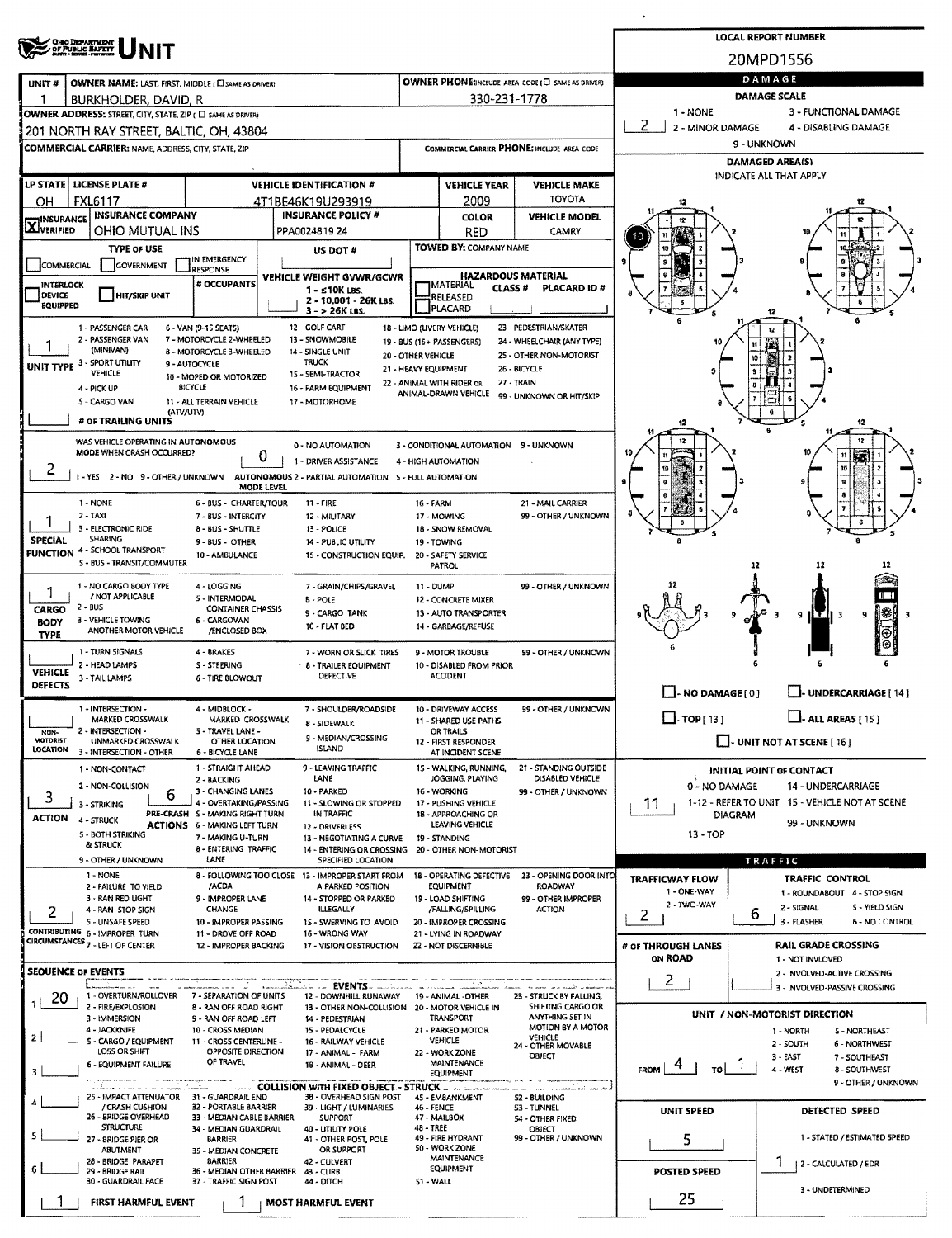|                                   | <b>OHIO DISPARTMENT</b><br>OF PUBLIC BAFETT                                                         |                                                           |                                                                         |                                            |                                                 |                                                                                               |                                                            | <b>LOCAL REPORT NUMBER</b>                             |  |  |  |  |
|-----------------------------------|-----------------------------------------------------------------------------------------------------|-----------------------------------------------------------|-------------------------------------------------------------------------|--------------------------------------------|-------------------------------------------------|-----------------------------------------------------------------------------------------------|------------------------------------------------------------|--------------------------------------------------------|--|--|--|--|
|                                   |                                                                                                     |                                                           |                                                                         |                                            |                                                 |                                                                                               |                                                            | 20MPD1556                                              |  |  |  |  |
| UNIT#                             | <b>OWNER NAME: LAST, FIRST, MIDDLE (CI SAME AS DRIVER)</b>                                          |                                                           | DAMAGE                                                                  |                                            |                                                 |                                                                                               |                                                            |                                                        |  |  |  |  |
| 2                                 | CRANK, ROSS, A                                                                                      |                                                           |                                                                         |                                            | 330-417-9146                                    |                                                                                               | <b>DAMAGE SCALE</b><br>$1 - NONE$<br>3 - FUNCTIONAL DAMAGE |                                                        |  |  |  |  |
|                                   | OWNER ADDRESS: STREET, CITY, STATE, ZIP ( $\Box$ same as driver)                                    |                                                           |                                                                         |                                            |                                                 |                                                                                               | 2<br>2 - MINOR DAMAGE                                      | 4 - DISABLING DAMAGE                                   |  |  |  |  |
|                                   | 430 2ND AVE SE, BEACH CITY, OH, 44608<br><b>COMMERCIAL CARRIER: NAME, ADDRESS, CITY, STATE, ZIP</b> |                                                           |                                                                         |                                            |                                                 | COMMERCIAL CARRIER PHONE: INCLUDE AREA CODE                                                   | 9 - UNKNOWN                                                |                                                        |  |  |  |  |
|                                   |                                                                                                     |                                                           |                                                                         |                                            |                                                 |                                                                                               | DAMAGED AREA(S)                                            |                                                        |  |  |  |  |
|                                   | LP STATE   LICENSE PLATE #                                                                          |                                                           | <b>VEHICLE IDENTIFICATION #</b>                                         |                                            | <b>VEHICLE YEAR</b>                             | <b>VEHICLE MAKE</b>                                                                           | <b>INDICATE ALL THAT APPLY</b>                             |                                                        |  |  |  |  |
| OН                                | YAD98                                                                                               |                                                           | 1HD1KZF16LB600175                                                       |                                            | 2020                                            | HARLEY DAVIDSON                                                                               | 12                                                         |                                                        |  |  |  |  |
| <b>THINSURANCE</b><br>LAJVERIFIED | <b>INSURANCE COMPANY</b>                                                                            |                                                           | <b>INSURANCE POLICY #</b>                                               |                                            | <b>COLOR</b>                                    | <b>VEHICLE MODEL</b>                                                                          |                                                            |                                                        |  |  |  |  |
|                                   | <b>HARLEY DAVISDSON INS</b><br><b>TYPE OF USE</b>                                                   |                                                           | 11405620685<br>US DOT #                                                 |                                            | <b>RED</b><br>TOWED BY: COMPANY NAME            | <b>OTHER/UNKNOWN</b>                                                                          |                                                            |                                                        |  |  |  |  |
| COMMERCIAL                        | <b>GOVERNMENT</b>                                                                                   | IN EMERGENCY<br><b>RESPONSE</b>                           |                                                                         |                                            |                                                 |                                                                                               |                                                            |                                                        |  |  |  |  |
| INTERLOCK                         |                                                                                                     | # OCCUPANTS                                               | <b>VEHICLE WEIGHT GVWR/GCWR</b><br>$1 - 510K$ LBS.                      |                                            | <b>IMATERIAL</b>                                | <b>HAZARDOUS MATERIAL</b><br>CLASS #<br><b>PLACARD ID#</b>                                    |                                                            |                                                        |  |  |  |  |
| DEVICE<br><b>EQUIPPED</b>         | <b>HIT/SKIP UNIT</b>                                                                                | 1                                                         | 2 - 10.001 - 26K LBS.                                                   |                                            | RELEASED<br>PLACARD                             |                                                                                               |                                                            |                                                        |  |  |  |  |
|                                   | 1 - PASSENGER CAR                                                                                   | 6 - VAN (9-15 SEATS)                                      | $3 - 26K$ LBS,<br>12 - GOLF CART                                        | 18 - LIMO (LIVERY VEHICLE)                 |                                                 | 23 - PEDESTRIAN/SKATER                                                                        |                                                            | 12<br>12                                               |  |  |  |  |
|                                   | 2 - PASSENGER VAN<br>(MINIVAN)                                                                      | 7 - MOTORCYCLE 2-WHEELED<br>8 - MOTORCYCLE 3-WHEELED      | 13 - SNOWMOBILE<br>14 - SINGLE UNIT                                     | 19 - BUS (16+ PASSENGERS)                  |                                                 | 24 - WHEELCHAIR (ANY TYPE)                                                                    |                                                            |                                                        |  |  |  |  |
|                                   | UNIT TYPE 3 - SPORT UTILITY                                                                         | 9 - AUTOCYCLE                                             | <b>TRUCK</b>                                                            | 20 - OTHER VEHICLE<br>21 - HEAVY EQUIPMENT |                                                 | 2S - OTHER NON-MOTORIST<br>26 - BICYCLE                                                       |                                                            |                                                        |  |  |  |  |
|                                   | <b>VEHICLE</b><br>4 - PICK UP                                                                       | 10 - MOPED OR MOTORIZED<br><b>BICYCLE</b>                 | 15 - SEMI-TRACTOR<br>16 - FARM EQUIPMENT                                | 22 - ANIMAL WITH RIDER OR                  |                                                 | 27 - TRAIN                                                                                    |                                                            |                                                        |  |  |  |  |
|                                   | 5 - CARGO VAN                                                                                       | 11 - ALL TERRAIN VEHICLE                                  | 17 - MOTORHOME                                                          |                                            | ANIMAL-DRAWN VEHICLE                            | 99 - UNKNOWN OR HIT/SKIP                                                                      |                                                            |                                                        |  |  |  |  |
|                                   | (ATV/UTV)<br># OF TRAILING UNITS                                                                    |                                                           |                                                                         |                                            |                                                 |                                                                                               |                                                            | 12                                                     |  |  |  |  |
|                                   | WAS VEHICLE OPERATING IN AUTONOMOUS<br>MODE WHEN CRASH OCCURRED?                                    |                                                           | 0 - NO AUTOMATION                                                       |                                            | 3 - CONDITIONAL AUTOMATION 9 - UNKNOWN          |                                                                                               |                                                            |                                                        |  |  |  |  |
| 2                                 |                                                                                                     |                                                           | 0<br>1 - DRIVER ASSISTANCE                                              |                                            | 4 - HIGH AUTOMATION                             |                                                                                               |                                                            |                                                        |  |  |  |  |
|                                   | -YES 2-NO 9-OTHER/UNKNOWN                                                                           |                                                           | AUTONOMOUS 2 - PARTIAL AUTOMATION 5 - FULL AUTOMATION<br>MODE LEVEL     |                                            |                                                 |                                                                                               |                                                            |                                                        |  |  |  |  |
|                                   | 1 - NONE                                                                                            | 6 - BUS - CHARTER/TOUR                                    | <b>11 - FIRE</b>                                                        | 16 - FARM                                  |                                                 | 21 - MAIL CARRIER                                                                             |                                                            |                                                        |  |  |  |  |
|                                   | $2 - TAXI$<br>3 - ELECTRONIC RIDE                                                                   | 7 - BUS - INTERCITY<br><b>B-BUS-SHUTTLE</b>               | 12 - MILITARY<br>13 - POLICE                                            |                                            | 17 - MOWING<br>18 - SNOW REMOVAL                | 99 - OTHER / UNKNOWN                                                                          |                                                            |                                                        |  |  |  |  |
| <b>SPECIAL</b>                    | <b>SHARING</b><br>4 - SCHOOL TRANSPORT                                                              | 9 - BUS - OTHER                                           | 14 - PUBLIC UTILITY                                                     |                                            | 19 - TOWING                                     |                                                                                               |                                                            |                                                        |  |  |  |  |
| <b>FUNCTION</b>                   | 5 - 8US - TRANSIT/COMMUTER                                                                          | 10 - AMBULANCE                                            | 15 - CONSTRUCTION EQUIP.                                                |                                            | 20 - SAFETY SERVICE<br>PATROL                   |                                                                                               |                                                            | 12<br>12                                               |  |  |  |  |
|                                   | 1 - NO CARGO BODY TYPE                                                                              | 4 - LOGGING                                               | 7 - GRAIN/CHIPS/GRAVEL                                                  | 11 - DUMP                                  |                                                 | 99 - OTHER / UNKNOWN                                                                          |                                                            |                                                        |  |  |  |  |
| CARGO                             | / NOT APPLICABLE<br>2 - BUS                                                                         | 5 - INTERMODAL<br><b>CONTAINER CHASSIS</b>                | 8 - POLE                                                                |                                            | 12 - CONCRETE MIXER                             |                                                                                               |                                                            |                                                        |  |  |  |  |
| <b>BODY</b>                       | 3 - VEHICLE TOWING<br>ANOTHER MOTOR VEHICLE                                                         | 6 - CARGOVAN<br>/ENCLOSED BOX                             | 9 - CARGO TANK<br>10 - FLAT 8ED                                         |                                            | 13 - AUTO TRANSPORTER<br>14 - GARBAGE/REFUSE    |                                                                                               |                                                            | IS.<br>9H<br>9<br>-3                                   |  |  |  |  |
| <b>TYPE</b>                       |                                                                                                     |                                                           |                                                                         |                                            |                                                 |                                                                                               |                                                            |                                                        |  |  |  |  |
|                                   | 1 - TURN SIGNALS<br>2 - HEAD LAMPS                                                                  | 4 - BRAKES<br>S - STEERING                                | 7 - WORN OR SLICK TIRES<br>8 - TRAILER EQUIPMENT                        |                                            | 9 - MOTOR TROUBLE<br>10 - DISABLED FROM PRIOR   | 99 - OTHER / UNKNOWN                                                                          |                                                            |                                                        |  |  |  |  |
| <b>VEHICLE</b><br><b>DEFECTS</b>  | 3 - TAIL LAMPS                                                                                      | <b>6 - TIRE BLOWOUT</b>                                   | DEFECTIVE                                                               |                                            | <b>ACCIDENT</b>                                 |                                                                                               | $\Box$ - NO DAMAGE [0]                                     | UNDERCARRIAGE [ 14 ]                                   |  |  |  |  |
|                                   | 1 - INTERSECTION -                                                                                  | 4 - MIDBLOCK -                                            | 7 - SHOULDER/ROADSIDE                                                   |                                            | 10 - DRIVEWAY ACCESS                            | 99 - OTHER / UNKNOWN                                                                          |                                                            |                                                        |  |  |  |  |
| NON-                              | MARKED CROSSWALK<br>2 - INTERSECTION -                                                              | MARKED CROSSWALK<br>5 - TRAVEL LANE -                     | 8 - SIDEWALK                                                            |                                            | 11 - SHARED USE PATHS<br>OR TRAILS              |                                                                                               | $\square$ - TOP[13]                                        | $\Box$ - ALL AREAS [15]                                |  |  |  |  |
| <b>MOTORIST</b><br>LOCATION       | UNMARKED CROSSWALK<br>3 - INTERSECTION - OTHER                                                      | OTHER LOCATION<br>6 - BICYCLE LANE                        | 9 - MEDIAN/CROSSING<br><b>ISLAND</b>                                    |                                            | 12 - FIRST RESPONDER<br>AT INCIDENT SCENE       |                                                                                               | $\Box$ - UNIT NOT AT SCENE [16]                            |                                                        |  |  |  |  |
|                                   | 1 - NON-CONTACT                                                                                     | 1 - STRAIGHT AHEAD                                        | 9 - LEAVING TRAFFIC                                                     |                                            | 15 - WALKING, RUNNING,                          | 21 - STANDING OUTSIDE                                                                         |                                                            | INITIAL POINT OF CONTACT                               |  |  |  |  |
|                                   | 2 - NON-COLLISION                                                                                   | 2 - BACKING<br>3 - CHANGING LANES                         | LANE<br>10 - PARKED                                                     |                                            | JOGGING, PLAYING<br>16 - WORKING                | DISABLED VEHICLE<br>99 - OTHER / UNKNOWN                                                      | 0 - NO DAMAGE                                              | 14 - UNDERCARRIAGE                                     |  |  |  |  |
| 4                                 | 3 - STRIKING                                                                                        | 4 - OVERTAKING/PASSING<br>PRE-CRASH 5 - MAKING RIGHT TURN | 11 - SLOWING OR STOPPED<br>IN TRAFFIC                                   |                                            | 17 - PUSHING VEHICLE                            |                                                                                               | 11                                                         | 1-12 - REFER TO UNIT 15 - VEHICLE NOT AT SCENE         |  |  |  |  |
| <b>ACTION</b>                     | 4 - STRUCK                                                                                          | <b>ACTIONS 6 - MAKING LEFT TURN</b>                       | 12 - DRIVERLESS                                                         |                                            | 18 - APPROACHING OR<br>LEAVING VEHICLE          |                                                                                               |                                                            | DIAGRAM<br>99 - UNKNOWN                                |  |  |  |  |
|                                   | 5 - BOTH STRIKING<br>& STRUCK                                                                       | 7 - MAKING U-TURN<br>8 - ENTERING TRAFFIC                 | 13 - NEGOTIATING A CURVE<br><b>14 - ENTERING OR CROSSING</b>            |                                            | 19 - STANDING<br>20 - OTHER NON-MOTORIST        |                                                                                               | 13 - TOP                                                   |                                                        |  |  |  |  |
|                                   | 9 - OTHER / UNKNOWN                                                                                 | LANE                                                      | SPECIFIED LOCATION                                                      |                                            |                                                 | 23 - OPENING DOOR INTO                                                                        |                                                            | TRAFFIC                                                |  |  |  |  |
|                                   | 1 - NONE<br>2 - FAILURE TO YIELD                                                                    | /ACDA                                                     | B - FOLLOWING TOO CLOSE 13 - IMPROPER START FROM<br>A PARKED POSITION   |                                            | 18 - OPERATING DEFECTIVE<br>EQUIPMENT           | <b>ROADWAY</b>                                                                                | <b>TRAFFICWAY FLOW</b><br>1 - ONE-WAY                      | <b>TRAFFIC CONTROL</b><br>1 - ROUNDABOUT 4 - STOP SIGN |  |  |  |  |
|                                   | 3 - RAN RED UGHT<br>4 - RAN STOP SIGN                                                               | 9 - IMPROPER LANE<br><b>CHANGE</b>                        | 14 - STOPPED OR PARKED<br>ILLEGALLY                                     |                                            | 19 - LOAD SHIFTING<br>/FALLING/SPILLING         | 99 - OTHER IMPROPER<br><b>ACTION</b>                                                          | 2 - TWO-WAY                                                | S - YIELD SIGN<br>2 - SIGNAL<br>6                      |  |  |  |  |
|                                   | 5 - UNSAFE SPEED<br>CONTRIBUTING 6 - IMPROPER TURN                                                  | 10 - IMPROPER PASSING<br>11 - DROVE OFF ROAD              | 1S - SWERVING TO AVOID<br>16 - WRONG WAY                                |                                            | 20 - IMPROPER CROSSING<br>21 - LYING IN ROADWAY |                                                                                               | 2                                                          | 3 - FLASHER<br>6 - NO CONTROL                          |  |  |  |  |
|                                   | CIRCUMSTANCES 7 - LEFT OF CENTER                                                                    | 12 - IMPROPER BACKING                                     | 17 - VISION OBSTRUCTION                                                 |                                            | 22 - NOT DISCERNIBLE                            |                                                                                               | # OF THROUGH LANES                                         | <b>RAIL GRADE CROSSING</b>                             |  |  |  |  |
|                                   | <b>SEQUENCE OF EVENTS</b>                                                                           |                                                           |                                                                         |                                            |                                                 |                                                                                               | ON ROAD                                                    | 1 - NOT INVLOVED<br>2 - INVOLVED-ACTIVE CROSSING       |  |  |  |  |
|                                   | E SANT<br>1 - OVERTURN/ROLLOVER                                                                     |                                                           | EVENTS _______                                                          |                                            |                                                 |                                                                                               | $\overline{c}$                                             | 3 - INVOLVED-PASSIVE CROSSING                          |  |  |  |  |
| 20                                | 2 - FIRE/EXPLOSION                                                                                  | 7 - SEPARATION OF UNITS<br>8 - RAN OFF ROAD RIGHT         | 12 - DOWNHILL RUNAWAY<br>13 - OTHER NON-COLLISION 20 - MOTOR VEHICLE IN |                                            | 19 - ANIMAL -OTHER                              | 23 - STRUCK BY FALLING,<br>SHIFTING CARGO OR                                                  |                                                            | UNIT / NON-MOTORIST DIRECTION                          |  |  |  |  |
|                                   | 3 - IMMERSION<br>4 - JACKKNIFE                                                                      | 9 - RAN OFF ROAD LEFT<br>10 - CROSS MEDIAN                | 14 - PEDESTRIAN<br>15 - PEDALCYCLE                                      |                                            | TRANSPORT<br>21 - PARKED MOTOR                  | ANYTHING SET IN<br>MOTION 8Y A MOTOR                                                          |                                                            | 1 - NORTH<br><b>S-NORTHEAST</b>                        |  |  |  |  |
| 2.                                | 5 - CARGO / EQUIPMENT<br>LOSS OR SHIFT                                                              | 11 - CROSS CENTERLINE -<br>OPPOSITE DIRECTION             | <b>16 - RAILWAY VEHICLE</b><br>17 - ANIMAL - FARM                       |                                            | <b>VEHICLE</b><br>22 - WORK ZONE                | <b>VEHICLE</b><br>24 - OTHER MOVABLE<br><b>OBJECT</b>                                         |                                                            | 2 - SOUTH<br><b>6 - NORTHWEST</b>                      |  |  |  |  |
| з                                 | <b>6 - EQUIPMENT FAILURE</b>                                                                        | OF TRAVEL                                                 | 18 - ANIMAL - DEER                                                      |                                            | <b>MAINTENANCE</b><br><b>EQUIPMENT</b>          |                                                                                               | - 3<br><b>FROM</b><br>TO                                   | 3 - EAST<br>7 - SOUTHEAST<br>4 - WEST<br>8 - SOUTHWEST |  |  |  |  |
|                                   | 141                                                                                                 | a na manandigina ao amin'ny                               | <b>COLLISION WITH FIXED OBJECT - STRUCK.</b>                            |                                            | ್ಲಿ ನಿರ್ಧಿಸಲ                                    | entrannon es <sub>pre</sub> siguien a estagal<br>المحالمها والمتار وسيعالمهم والمهرور والمراد |                                                            | 9 - OTHER / UNKNOWN                                    |  |  |  |  |
|                                   | 25 - IMPACT ATTENUATOR<br>/ CRASH CUSHION                                                           | 31 - GUARDRAIL END<br>32 - PORTABLE BARRIER               | 38 - OVERHEAD SIGN POST<br>39 - LIGHT / LUMINARIES                      | 46 - FENCE                                 | 45 - EMBANKMENT                                 | 52 - 8UILDING<br>53 - TUNNEL                                                                  | <b>UNIT SPEED</b>                                          | DETECTED SPEED                                         |  |  |  |  |
| 5                                 | 26 - BRIDGE OVERHEAD<br><b>STRUCTURE</b>                                                            | 33 - MEDIAN CABLE BARRIER<br>34 - MEDIAN GUARDRAIL        | <b>SUPPORT</b><br>40 - UTILITY POLE                                     | 48 - TREE                                  | 47 - MAILBOX                                    | 54 - OTHER FIXED<br>OBJECT                                                                    |                                                            |                                                        |  |  |  |  |
|                                   | 27 - BRIDGE PIER OR<br>ABUTMENT                                                                     | <b>BARRIER</b><br>35 - MEDIAN CONCRETE                    | 41 - OTHER POST, POLE<br>OR SUPPORT                                     |                                            | 49 - FIRE HYDRANT<br>50 - WORK ZONE             | 99 - OTHER / UNKNOWN                                                                          | 20                                                         | 1 - STATED / ESTIMATED SPEED                           |  |  |  |  |
|                                   | 28 - BRIDGE PARAPET<br>29 - BRIDGE RAIL                                                             | <b>BARRIER</b><br>36 - MEDIAN OTHER BARRIER               | 42 - CULVERT<br>43 - CURB                                               |                                            | <b>MAINTENANCE</b><br>EQUIPMENT                 |                                                                                               | POSTED SPEED                                               | 2 - CALCULATED / EDR                                   |  |  |  |  |
|                                   | 30 - GUARDRAIL FACE                                                                                 | 37 - TRAFFIC SIGN POST                                    | 44 - DITCH                                                              | SI-WALL                                    |                                                 |                                                                                               |                                                            | 3 - UNDETERMINED                                       |  |  |  |  |
|                                   | FIRST HARMFUL EVENT                                                                                 |                                                           | <b>MOST HARMFUL EVENT</b>                                               |                                            |                                                 |                                                                                               | 25                                                         |                                                        |  |  |  |  |
|                                   |                                                                                                     |                                                           |                                                                         |                                            |                                                 |                                                                                               |                                                            |                                                        |  |  |  |  |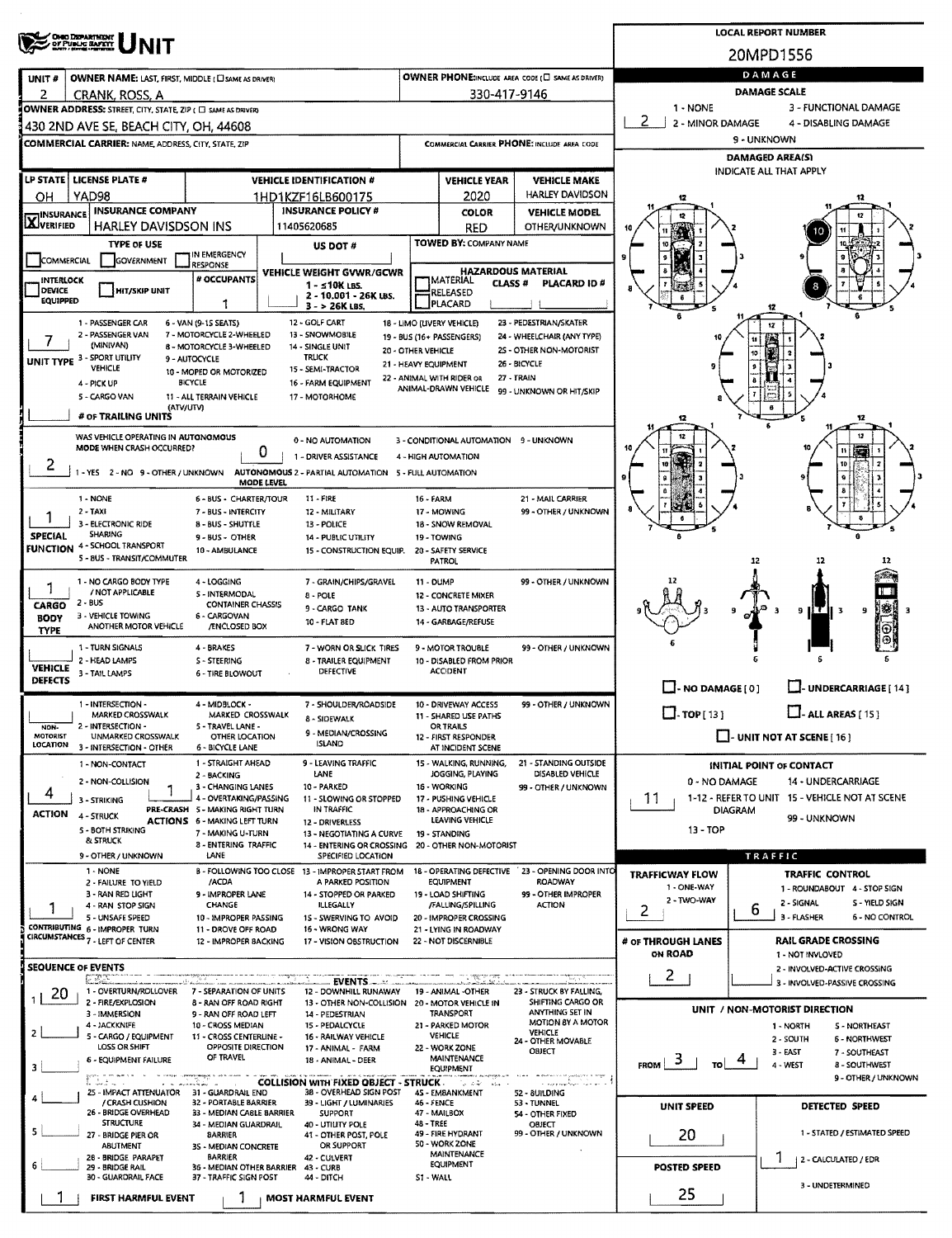|                                                     | <b>WE DESCRIPT / NON-MOTORIST</b>                                                  |                                                                                                   |                   |                                                         |                        |                                                 |                    |                                                                          | <b>LOCAL REPORT NUMBER</b><br>20MPD1556     |                                           |                                                                             |                        |                                                        |                                         |                                    |  |  |
|-----------------------------------------------------|------------------------------------------------------------------------------------|---------------------------------------------------------------------------------------------------|-------------------|---------------------------------------------------------|------------------------|-------------------------------------------------|--------------------|--------------------------------------------------------------------------|---------------------------------------------|-------------------------------------------|-----------------------------------------------------------------------------|------------------------|--------------------------------------------------------|-----------------------------------------|------------------------------------|--|--|
| UNIT #                                              | NAME: LAST, FIRST, MIDDLE                                                          |                                                                                                   |                   |                                                         |                        |                                                 |                    |                                                                          |                                             | DATE OF BIRTH<br>AGE<br><b>GENDER</b>     |                                                                             |                        |                                                        |                                         |                                    |  |  |
| 1                                                   | BURKHOLDER, DAVID, R                                                               |                                                                                                   |                   |                                                         |                        |                                                 |                    |                                                                          | 05/06/1983                                  |                                           |                                                                             |                        |                                                        | 37                                      | М                                  |  |  |
|                                                     | <b>ADDRESS: STREET, CITY, STATE, ZIP</b>                                           |                                                                                                   |                   |                                                         |                        |                                                 |                    |                                                                          |                                             | <b>CONTACT PHONE - INCLUDE AREA CODE</b>  |                                                                             |                        |                                                        |                                         |                                    |  |  |
| <b>NON-MOTORIST</b>                                 | 201 NORTH RAY STREET, BALTIC, OH, 43804                                            |                                                                                                   |                   |                                                         |                        |                                                 |                    |                                                                          |                                             |                                           | 330-231-1778                                                                |                        |                                                        |                                         |                                    |  |  |
| INJURIES INJURED                                    | <b>TAKEN</b>                                                                       | <b>EMS AGENCY (NAME)</b>                                                                          |                   |                                                         |                        | INJURED TAKEN TO: MEDICAL FACILITY (NAME CITY)  |                    | SAFETY EQUIPMENT<br><b>USED</b>                                          |                                             | DOT-Compliant                             | <b>SEATING</b><br><b>POSITION</b>                                           |                        | AIR BAG USAGE                                          | <b>EJECTION</b>                         | <b>TRAPPED</b>                     |  |  |
| 5                                                   | BY<br>111                                                                          |                                                                                                   |                   |                                                         |                        |                                                 |                    | 4                                                                        |                                             | <b>MC HELMET</b>                          | 1                                                                           | 1                      |                                                        | 1                                       | 1                                  |  |  |
|                                                     | LOCAL<br>OL STATE OPERATOR LICENSE NUMBER<br><b>OFFENSE CHARGED</b><br><b>CODE</b> |                                                                                                   |                   |                                                         |                        |                                                 |                    | OFFENSE DESCRIPTION                                                      |                                             |                                           |                                                                             |                        | <b>CITATION NUMBER</b>                                 |                                         |                                    |  |  |
| OН                                                  | SH628285                                                                           |                                                                                                   |                   |                                                         |                        |                                                 |                    |                                                                          | ALCOHOL TEST                                |                                           |                                                                             |                        | <b>DRUG TEST(S)</b>                                    |                                         |                                    |  |  |
| OL CLASS                                            | <b>ENDORSEMENT</b><br><b>RESTRICTION SELECT UP TO 3</b><br><b>DRIVER</b>           |                                                                                                   |                   | <b>DISTRACTED</b>                                       | ALCOHOL                | ALCOHOL / DRUG SUSPECTED<br>MARUUANA            |                    | <b>CONDITION</b>                                                         | <b>STATUS</b>                               | <b>TYPE</b><br>VALUE                      |                                                                             |                        | RESULTS SELECT UP TO 4<br><b>STATUS</b><br><b>TYPE</b> |                                         |                                    |  |  |
| 4                                                   | $BY$ <sub>1</sub><br>10                                                            |                                                                                                   |                   |                                                         |                        | OTHER DRUG                                      |                    | 1                                                                        | 1                                           | -1                                        |                                                                             |                        |                                                        |                                         |                                    |  |  |
| UNIT #                                              | NAME: LAST, FIRST, MIDDLE                                                          |                                                                                                   |                   |                                                         |                        |                                                 |                    |                                                                          |                                             | DATE OF BIRTH                             |                                                                             |                        | AGE                                                    | <b>GENDER</b>                           |                                    |  |  |
| 2                                                   | CRANK, ROSS, A                                                                     |                                                                                                   |                   |                                                         |                        |                                                 |                    |                                                                          |                                             |                                           | 06/18/1966                                                                  |                        |                                                        | 54                                      | м                                  |  |  |
|                                                     | <b>ADDRESS: STREET, CITY, STATE, ZIP</b>                                           | 430 2ND AVE SE, BEACH CITY, OH, 44608                                                             |                   |                                                         |                        |                                                 |                    |                                                                          |                                             | 330-417-9146                              | <b>CONTACT PHONE - INCLUDE AREA CODE</b>                                    |                        |                                                        |                                         |                                    |  |  |
|                                                     | <b>INJURIES INJURED</b>                                                            | <b>EMS AGENCY (NAME)</b>                                                                          |                   |                                                         |                        | INJURED TAKEN TO: MEDICAL FACILITY (NAME, CITY) |                    | <b>SAFETY EQUIPMENT</b>                                                  |                                             |                                           | <b>SEATING</b>                                                              |                        |                                                        | AIR BAG USAGE EJECTION                  | <b>TRAPPED</b>                     |  |  |
| <b>OTORIST / NON-M</b><br>5                         | <b>TAKEN</b><br>B٧<br>11                                                           |                                                                                                   |                   |                                                         |                        |                                                 |                    | USED<br>1                                                                |                                             | <b>DOT-COMPLIANT</b><br><b>IMC HELMET</b> | POSITION<br>1                                                               | 1                      |                                                        |                                         | 1                                  |  |  |
|                                                     |                                                                                    | OL STATE OPERATOR LICENSE NUMBER                                                                  |                   |                                                         | <b>OFFENSE CHARGED</b> |                                                 | <b>LOCAL</b>       | <b>OFFENSE DESCRIPTION</b>                                               |                                             |                                           |                                                                             | <b>CITATION NUMBER</b> |                                                        |                                         |                                    |  |  |
| ΟH                                                  | RR395888                                                                           |                                                                                                   |                   |                                                         |                        |                                                 | <b>CODE</b><br>l I |                                                                          |                                             |                                           |                                                                             |                        |                                                        |                                         |                                    |  |  |
| OL CLASS                                            | <b>ENDORSEMENT</b>                                                                 | <b>RESTRICTION SELECT UP TO 3</b>                                                                 | <b>DRIVER</b>     |                                                         |                        | ALCOHOL / DRUG SUSPECTED                        |                    | <b>CONDITION</b>                                                         |                                             |                                           | <b>ALCOHOL TEST</b>                                                         |                        |                                                        | <b>DRUG TEST(S)</b>                     |                                    |  |  |
| 1                                                   | M, T                                                                               | 3                                                                                                 | $BY_1$            | <b>DISTRACTED</b>                                       | <b>ALCOHOL</b>         | MARUUANA                                        |                    | 1                                                                        | <b>STATUS</b>                               | <b>TYPE</b>                               | <b>VALUE</b>                                                                | <b>STATUS</b>          | <b>TYPE</b><br>1                                       |                                         | RESULTS SELECT UP TO 4             |  |  |
| UNIT <sup>#</sup>                                   |                                                                                    | NAME: LAST, FIRST, MIDDLE                                                                         |                   | <b>OTHER DRUG</b>                                       |                        |                                                 |                    |                                                                          | 1<br>1<br>DATE OF BIRTH                     |                                           |                                                                             |                        |                                                        | AGE                                     | <b>GENDER</b>                      |  |  |
|                                                     |                                                                                    |                                                                                                   |                   |                                                         |                        |                                                 |                    |                                                                          |                                             |                                           |                                                                             |                        |                                                        |                                         |                                    |  |  |
|                                                     | <b>ADDRESS: STREET, CITY, STATE, ZIP</b>                                           |                                                                                                   |                   |                                                         |                        |                                                 |                    |                                                                          |                                             |                                           | <b>CONTACT PHONE - INCLUDE AREA CODE</b>                                    |                        |                                                        |                                         |                                    |  |  |
|                                                     |                                                                                    |                                                                                                   |                   |                                                         |                        |                                                 |                    |                                                                          |                                             |                                           |                                                                             |                        |                                                        |                                         |                                    |  |  |
| NON-MOTORIST<br><b>INJURIES</b>                     | <b>INJURED</b><br>TAKEN                                                            | <b>EMS AGENCY (NAME)</b>                                                                          |                   |                                                         |                        | INJURED TAKEN TO: MEDICAL FACILITY (NAME, CITY) |                    | <b>SAFETY EQUIPMENT</b><br><b>USED</b>                                   | <b>SLATING</b><br>DOT-COMPLIANT<br>POSITION |                                           |                                                                             |                        | AIR BAG USAGE                                          | EJECTION                                | <b>TRAPPED</b>                     |  |  |
|                                                     | B٢                                                                                 |                                                                                                   |                   |                                                         |                        |                                                 |                    | MC HELMET                                                                |                                             |                                           |                                                                             |                        |                                                        |                                         |                                    |  |  |
| MOTORIST                                            |                                                                                    | OL STATE OPERATOR LICENSE NUMBER                                                                  |                   | LOCAL<br>OFFENSE CHARGED<br>OFFENSE DESCRIPTION<br>CODE |                        |                                                 |                    |                                                                          |                                             |                                           |                                                                             | <b>CITATION NUMBER</b> |                                                        |                                         |                                    |  |  |
| OL CLASS                                            | <b>ENDORSEMENT</b>                                                                 | <b>RESTRICTION SELECT UP TO 3</b>                                                                 | <b>DRIVER</b>     |                                                         |                        | ALCOHOL / DRUG SUSPECTED                        |                    | <b>CONDITION</b>                                                         |                                             |                                           | <b>ALCOHOL TEST</b>                                                         |                        |                                                        | <b>DRUG TEST(S)</b>                     |                                    |  |  |
|                                                     |                                                                                    |                                                                                                   | BY                |                                                         |                        | <b>DISTRACTED ALCOHOL MARIJUANA</b>             |                    |                                                                          |                                             | STATUS   TYPE                             | VALUE                                                                       |                        |                                                        |                                         | STATUS TYPE RESULTS SELECT UP TO 4 |  |  |
|                                                     |                                                                                    |                                                                                                   |                   |                                                         |                        | <b>OTHER DRUG</b>                               |                    |                                                                          |                                             |                                           |                                                                             |                        |                                                        |                                         |                                    |  |  |
| ⋬∊℻ﯩﯩ୷୷∰∰∰                                          | <b>INJURIES</b>                                                                    | <b>SEATING POSITION</b><br><b>ANTI-NOT DEPLOYED</b><br>$1.5$ FRONT $\approx$ LEFT SIDE            |                   | <b>AIR BAG</b>                                          |                        | <b>OL CLASS</b><br>1 - CLASS A                  |                    | OL RESTRICTION(S)<br>11 - ALCOHOL INTERLOCK                              |                                             |                                           | <b>DRIVER DISTRACTION</b><br><b>1- NOT DISTRACTED AND WAY</b>               |                        |                                                        | <b>TEST STATUS</b><br>1 - NONE GIVEN    |                                    |  |  |
| 2 - SUSPECTED SERIOUS<br>INJURY                     |                                                                                    | (MOTORCYCLE DRIVER)<br>2 - FRONT - MIDDLE                                                         |                   | 2 - DEPLOYED FRONT<br>3-DEPLOYED SIDE                   |                        | 2 - CLASS B                                     |                    | <b>DEVICE</b><br>2 - CDL INTRASTATE ONLY                                 |                                             |                                           | 2 - MANUALLY OPERATING AN<br><b>ELECTRONIC</b>                              |                        | 3 - TEST GIVEN,                                        | 2 - TEST REFUSED                        |                                    |  |  |
| 3 - SUSPECTED MINOR<br>injury                       |                                                                                    | 3 - FRONT - RIGHT SIDE<br>- SECOND - LEFT SIDE                                                    | <b>ERONT/SIDE</b> | 4 - DEPLOYED BOTH<br>5 - NOT APPLICABLE 3               |                        | 3 - CLASS C<br>4 - REGULAR CLASS                |                    | - CORRECTIVE LENSES<br>- FARM WAIVER                                     |                                             |                                           | COMMUNICATION DEVICE<br>(TEXTING, TYPING,                                   |                        |                                                        | / UNUSABLE                              | <b>CONTAMINATED SAMPLE</b>         |  |  |
| 4 - POSSIBLE INJURY<br>NO APPARENT INJURY           |                                                                                    | (MOTORCYCLE PASSENGER)<br><b>5 - SECOND - MIDDLE</b><br>6 - SECOND - RIGHT SIDE                   |                   | 9 - DEPLOYMENT UNKNOWN                                  |                        | (OHIO = D)                                      |                    | 5 - EXCEPT, CLASS A BUS<br>16 - EXCEPT CLASS A<br>& CLASS B BUS          |                                             |                                           | DIALING)<br>TALKING ON HANDS-FREE<br>COMMUNICATION DEVICE                   |                        |                                                        | - TEST GIVEN.<br>RESULTS KNOWN.         |                                    |  |  |
|                                                     |                                                                                    | 7 - THIRD - LEFT SIDE<br>(MOTORCYCLE SIDE CAR)                                                    |                   | <b>EJECTION</b>                                         |                        | 5 - M/C MOPED ONLY<br>6 - NO VALID OL           |                    | - EXCÉPT TRACTOR-TRAILER<br><b>8 - INTERMEDIATE LICENSE</b>              |                                             |                                           | TALKING ON HAND-HELD<br>COMMUNICATION DEVICE-                               |                        | 5 - TEST GIVEN,                                        | <b>RESULTS UNKNOWN</b>                  |                                    |  |  |
| - NOT TRANSPORTED                                   | <b>INJURIES TAKEN BY</b>                                                           | 1 - NOT EJECTED<br>8 - THIRD - MIDDLE<br>9 - THIRD <sup>-S</sup> RIGHT SIDE                       |                   | 2-PARTIALLY EJECTED                                     |                        | OL ENDORSEMENT                                  |                    | <b>RESTRICTIONS</b><br>LEARNER'S PERMIT-                                 |                                             |                                           | - OTHER ACTIVITY WITH AN<br>ELECTRONIC DEVICE<br><b>6-PASSENGER</b> 3-186 B |                        | 1-NONE                                                 |                                         | <b>ALCOHOL TEST TYPE</b>           |  |  |
| <b>/TREATED AT SCENE</b><br>2 - EM5                 |                                                                                    | 10 - SLEEPER SECTION<br>OF TRUCK CAB                                                              |                   | 3 - TOTALLY EJECTED<br>4 - NOT APPLICABLE               |                        | Ή - ΗΑΖΜΑΤ, ΄                                   |                    | <b>RESTRICTIONS</b> .<br>10 - LIMITED TO DAYLIGHT<br>ONLY <b>CONCERT</b> |                                             |                                           | 7 - OTHER DISTRACTION<br>INSIDE THE VEHICLE                                 |                        | 2 - BLOOD<br>$3 - URINE$                               |                                         |                                    |  |  |
| 3 - POLICE                                          |                                                                                    | 11 - PASSENGER IN<br>OTHER ENCLOSED CARGO                                                         |                   | <b>TRAPPED</b>                                          |                        | M - MOTORCYCLE.<br>P - PASSENGER-               |                    | 11 - UMITED TO EMPLOYMENT.<br>12 - LIMITED - OTHER                       |                                             |                                           | 8 - OTHER DISTRACTION<br><b>OUTSIDE THE VEHICLE</b>                         |                        | 4 - BREATH<br>5 - OTHER-                               |                                         |                                    |  |  |
| 9 - OTHER / UNKNOWN                                 |                                                                                    | 1 - NOT TRAPPED<br>AREA (NON-TRAILING UNIT)<br><b>BUS, PICK-UP WITH CAP)</b><br>12 - PASSENGER IN |                   | <b>N2 - EXTRICATED BY:</b> A SALE:                      |                        | N - TANKER                                      |                    | 13 - MECHANICAL DEVICES<br>(SPECIAL SRAKES, HAND                         |                                             |                                           | <b>9'- OTHER / UNKNOWN</b><br>CONDITION                                     |                        |                                                        | <b>DRUG TEST</b>                        |                                    |  |  |
| 1 - NONE USED                                       | <b>SAFETY EQUIPMENT</b>                                                            | UNENCLOSED CARGO AREA : 3 - FREED BY<br>13 - TRAILING UNIT                                        |                   | MECHANICAL MEANS                                        | NON-MECHANICAL MEANS   | Q:- MOTOR SCOOTER<br>R - THREE-WHEEL            |                    | CONTROLS, OR OTHER.<br><b>ADAPTIVE DEVICES)</b>                          |                                             |                                           | 1 - APPARENTLY NORMAL<br>2 - PHYSICAL IMPAIRMENT                            |                        | 1 - NONE<br>$2 - BLOOD$<br>3 - URINE                   |                                         |                                    |  |  |
| 2 - SHOULDER BELT ONLY<br>USED A SACT               |                                                                                    | 14 - RIDING ON VEHICLE<br><b>EXTERIOR #</b>                                                       |                   |                                                         |                        | <b>MOTORCYCLE</b><br>S - SCHOOL BUS             |                    | 14 - MILITARY VEHICLES ONLY<br>15 - MOTOR VEHICLES<br>WITHOUT AIR BRAKES |                                             |                                           | 3 - EMOTIONAL (EG.)                                                         |                        | 4 - OTHER                                              |                                         |                                    |  |  |
| 3 - LAP BELT ONLY USED :<br>4 - SHOULDER & LAP BELT |                                                                                    | (NON-TRAILING UNIT)<br>15 - NON-MOTORIST                                                          |                   |                                                         |                        | T - DOUBLE & TRIPLE<br><b>TRAILERS</b>          |                    | 16 - OUTSIDE MIRROR<br>17 - PROSTHETIC AID                               |                                             |                                           | DISTURBED)<br>4 - ILLNESS                                                   |                        |                                                        | 11 - AMPHETAMINES                       | <b>DRUG TEST RESULT(S)</b>         |  |  |
| <b>USED</b><br>5 - CHILD RESTRAINT SYSTEM           | i til slete 10                                                                     | 99 - OTHER / UNKNOWN                                                                              |                   |                                                         |                        | X - TANKER / HAZMAT                             |                    | 18 - OTHER                                                               |                                             |                                           | 5 - FELL ASLEEP, FAINTED,<br>,FATIGUED, ETC.                                |                        |                                                        | 2 - BARBITURATES<br>3 - BENZODIAZEPINES |                                    |  |  |
| - FORWARD FACING-<br>6 - CHILD RESTRAINT SYSTEM     |                                                                                    |                                                                                                   |                   |                                                         |                        | GENDER                                          |                    |                                                                          |                                             |                                           | 6 - UNDER THE INFLUENCE OF<br>MEDICATIONS / DRUGS /                         |                        | <b>15 - COCAINE</b>                                    | 4 - CANNABINOIDS                        |                                    |  |  |
| . - REAR FACING.<br>7. - BOOSTER'SEAT               |                                                                                    |                                                                                                   |                   |                                                         |                        | <b>F-FEMALE</b>                                 |                    |                                                                          |                                             |                                           | ALCOHOL"<br>OTHER / UNKNOWN."                                               |                        | 7 - OTHER                                              | 6 - OPIATES / OPIOIDS                   |                                    |  |  |
| 8 - HELMET USED<br>9 - PROTECTIVE PADS USED         |                                                                                    |                                                                                                   |                   |                                                         |                        | $M$ - MALE $\odot$<br>U - OTHER / UNKNOWN       |                    |                                                                          |                                             |                                           |                                                                             |                        |                                                        | 8 - NEGATIVE RESULTS                    |                                    |  |  |
| 10 - REFLECTIVE CLOTHING:                           | (ELBOWS, KNEES, ETC)<br>11 - LIGHTING - PEDESTRIAN *                               |                                                                                                   |                   |                                                         |                        |                                                 |                    |                                                                          |                                             |                                           |                                                                             |                        |                                                        |                                         |                                    |  |  |
| / BICYCLE ONLY<br>99 - OTHER / UNKNOWN              |                                                                                    |                                                                                                   |                   |                                                         |                        |                                                 |                    |                                                                          |                                             |                                           |                                                                             |                        |                                                        |                                         |                                    |  |  |
|                                                     |                                                                                    |                                                                                                   |                   |                                                         |                        |                                                 |                    |                                                                          |                                             |                                           |                                                                             |                        |                                                        |                                         |                                    |  |  |

 $\sim$  8.